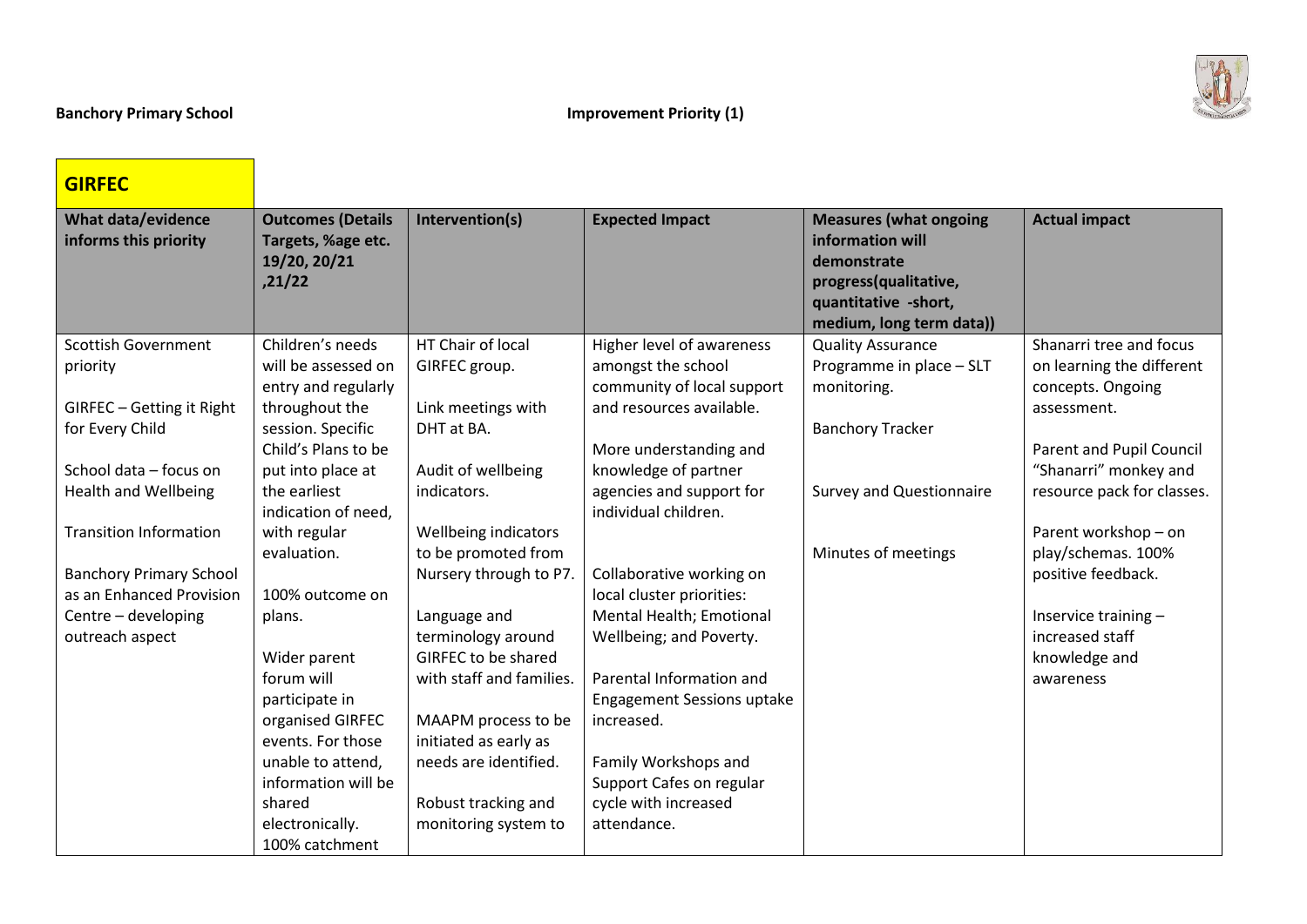| <b>Banchory Primary School</b> | <b>Improvement Priority (1)</b>                                                           |  |
|--------------------------------|-------------------------------------------------------------------------------------------|--|
|                                | be embedded from N-                                                                       |  |
|                                | P7                                                                                        |  |
|                                | Link with<br>Aberdeenshire<br>Poverty Officer.<br>Planned workshops<br>staff and parents. |  |
|                                | EYS Forum meetings -<br>held at BPS.<br>(CLD, Home Start, HoB<br>EYLP, SW and other)      |  |